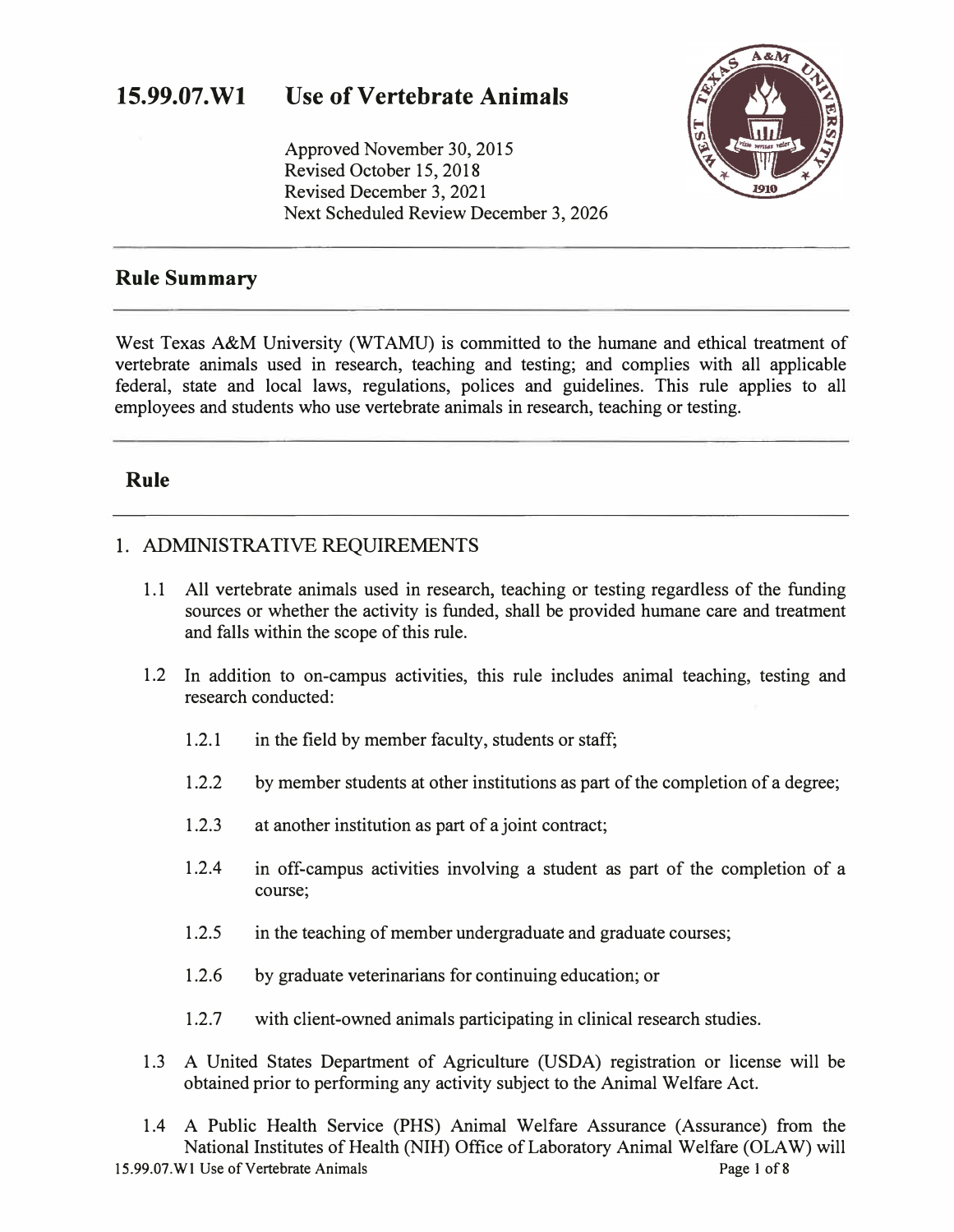be obtained prior to performing any activity supported by PHS, the National Science Foundation, or the National Aeronautics and Space Administration involving animals.

- $1.4.1$ For such research, West Texas A&M University will follow:
	- $1.4.1.1$ The Animal Welfare Act as applicable;
	- $1.4.1.2$ The Guide for the Care and Use of Laboratory Animals when conducting research, teaching or testing activities involving nonagricultural animals and biomedical research activities in agricultural animals; or
	- The Guide for the Care and Use of Agricultural Animals in  $1.4.1.3$ Research and Teaching when conducting research, teaching or testing activities involving agricultural animals intended for improving animal nutrition, breeding, management or production efficiency or for improving the quality of food and fiber. Additionally, Chapter 2 of the Guide for the Care and Use of Laboratory Animals, Animal Care and Use Program, must be followed.
- 1.5 The use of vertebrate animals, whether for research, teaching or testing purposes, shall be described in an Animal Use Protocol (AUP). The AUP is a form designed to capture relevant information regarding the appropriate use of the animals in research, teaching or testing activities.
	- For each project involving animals used in research, teaching, or testing, an  $1.5.1$ AUP must be approved by the Institutional Animal Care and Use Committee (IACUC) prior to initiation of work with the animal(s).
	- $1.5.2$ An approved and current AUP for all animal activities must be in place at all times animals are housed or used for research, testing or teaching.
	- All modifications to approved animal activities must be approved prior to  $1.5.3$ initiation of the changes by the IACUC directly, or through a formal process established by the IACUC for Veterinary Verification and Consultation or Administrative Review by support staff, as applicable to the individual IACUC, and depending on the nature of the modification.

### 2 INSTITUTIONAL OFFICIAL

 $\overline{\phantom{0}}$ 

- 2.1 The WTAMU President/CEO has appointed the Vice President for Risk and Compliance to serve as the Institutional Official (IO) with administrative authority to commit institutional resources to ensure that the animal care and use program will comply with state and federal requirements.
- 2.2 As IO, the Vice President for Risk Compliance executes the USDA registration(s), PHS assurance(s), and reports submitted to these agencies as required.
- The IO has been delegated authority by the WTAMU President/CEO to appoint and  $2.3$ remove members of the IACUC(s).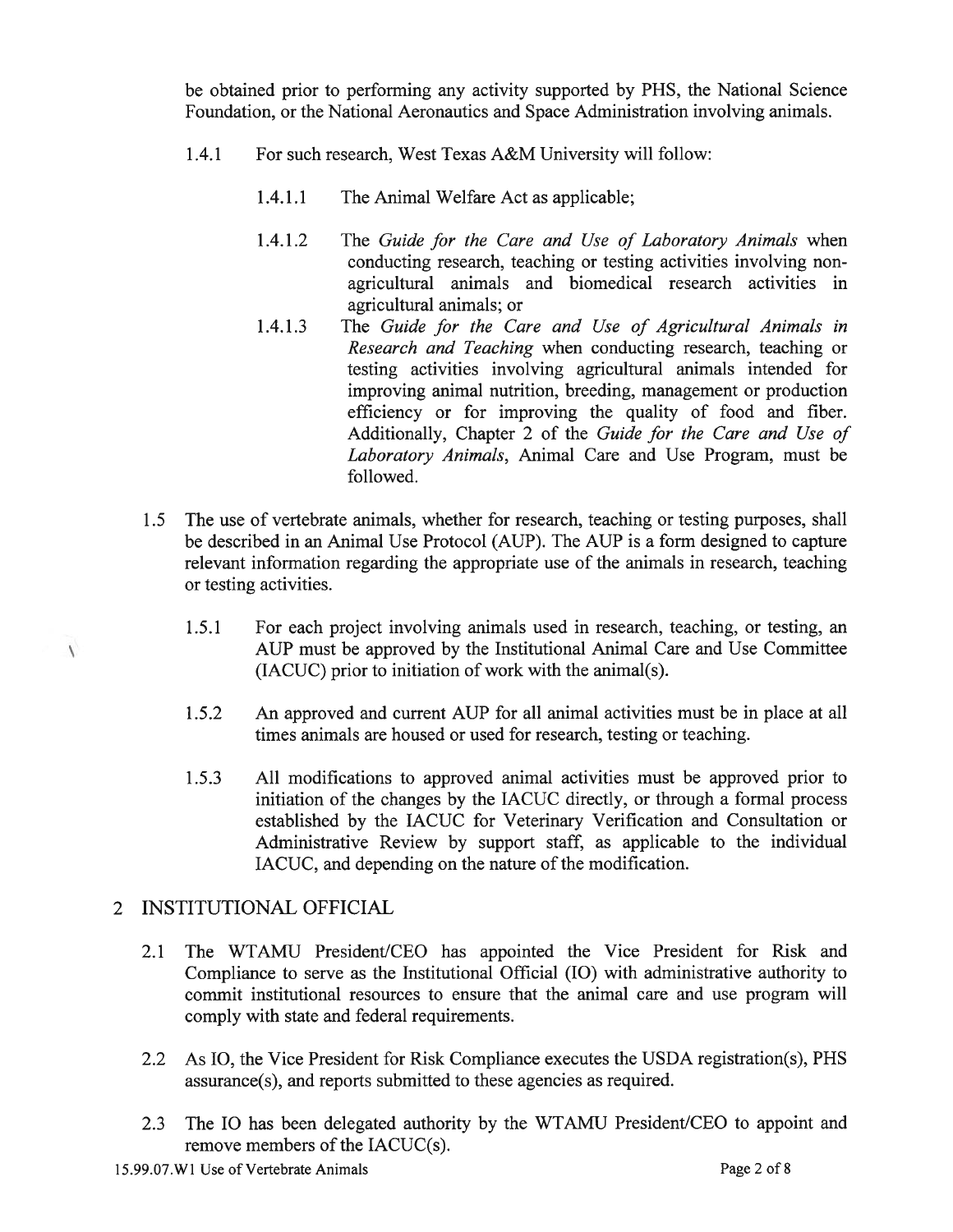#### INSTITUTIONAL ANIMAL CARE AND USE COMMITTEE (IACUC)  $\mathbf{3}$

- 3.1 The WTAMU IACUC shall be appointed and structured, and shall perform duties and functions as described in the Animal Welfare Act. In the event of PHS funded animal research, the IACUC shall be appointed and structured, and shall perform the duties and functions as described in the documents: "Public Health Service Policy on Humane Care and Use of Laboratory Animals" and the "Applied Research Ethics National Association/Office of Laboratory Animal Welfare Institutional Care and Use Committee Guidebook".
- 3.2 The IACUC shall be appointed by and report to the IO. There may be more than one IACUC appointed by and reporting to the IO.
- The IACUC(s) may approve, disapprove, or request modifications of AUPs. The  $3.3$ IACUC(s) may also suspend a previously approved research, teaching or testing activity covered by this rule for non-compliance with protocol description, or if it is otherwise in non-compliance. The IACUC shall have full authority to enter any areas where animals are used or housed for research, teaching or testing to ensure compliance. A decision by the IACUC not to approve research, teaching or testing may not be overridden by the IO.
- $3.4$ The IACUC shall carry out all of those duties specifically assigned to it in government regulations and policies. In addition to duties mandated in government regulations and policies, the IACUC(s) shall review all aspects of the program for the humane care and use of animals including short-term and long-term goals, and regulations and procedures pertaining to animal care and use.
- The IACUC shall approve use of vertebrate animals by WTAMU and/or members of  $3.5$ the Cooperative Research, Education, and Extension Team (CREET) prior to their use by faculty, students or staff. Non-University-owned vertebrate animals may not be used by WTAMU faculty, students or staff without prior approval of the IACUC. In addition to on-campus activity, this compliance requirement includes, but is not limited to, animal teaching, testing and research conducted:
	- $3.5.1$ in the field by faculty, students or staff;
	- by university students at other institutions as part of the completion of a  $3.5.2$ degree;
	- $3.5.3$ at another institution as part of a joint contract;
	- $3.5.4$ in off-campus activities involving a student as part of the completion of a University course;
	- in the teaching of West Texas A&M University undergraduate and graduate  $3.5.5$ courses:
	- by graduate veterinarians for continuing education; and  $3.5.6$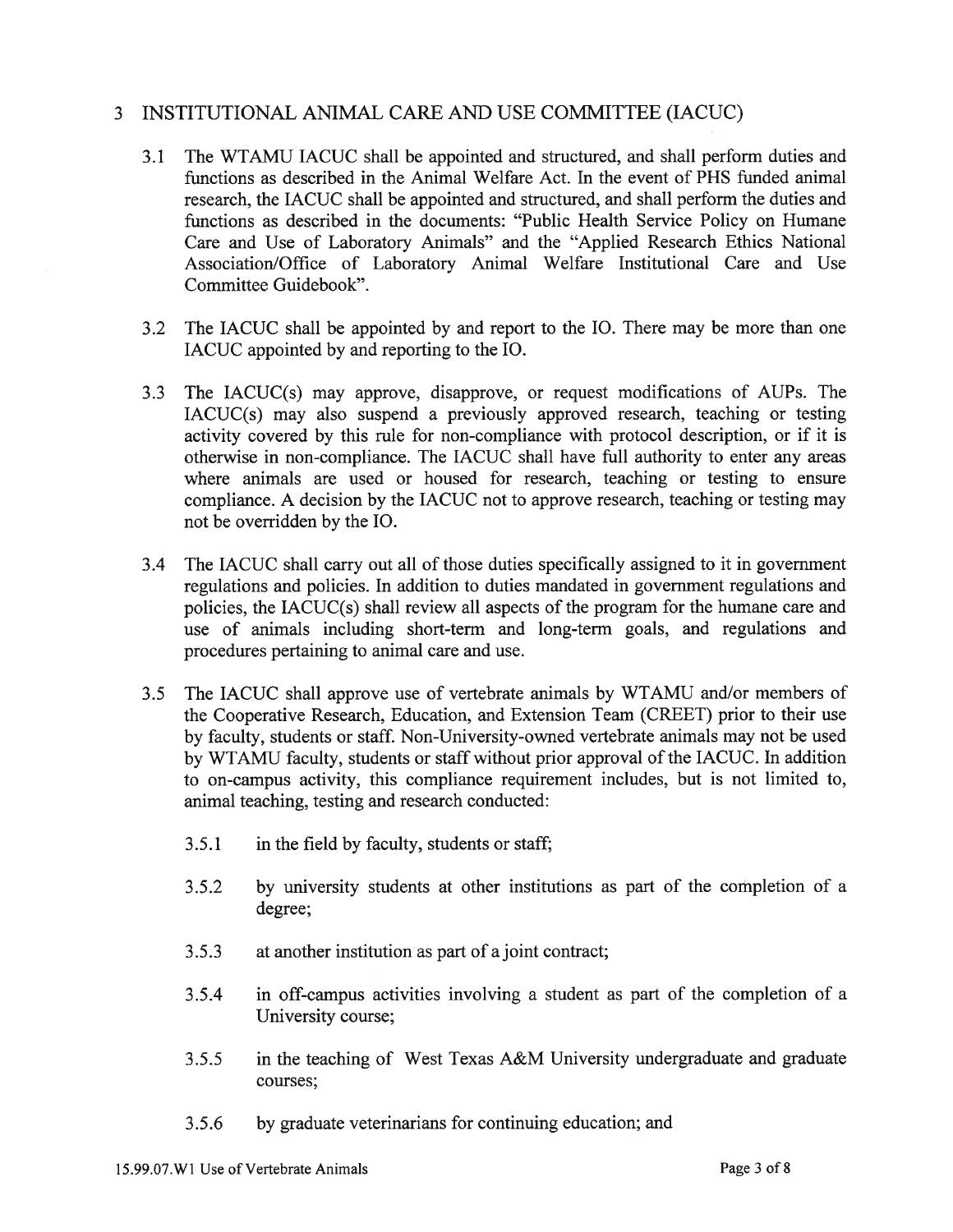$3.5.7$ with client-owned animals participating in clinical research studies.

### USE OF VERTEBRATE ANIMALS IN AGRICULTURAL RESEARCH,  $\overline{4}$ **TEACHING OR TESTING**

- Use of animals in agricultural research, teaching or testing is overseen by the IACUC.  $4.1$ Agricultural research, teaching or testing is defined as research, teaching or testing activities involving horses, and other farm animals, not limited to livestock or poultry, used or intended for use as food or fiber, or used or intended for use for improving animal nutrition, breeding, management, or production efficiency or for improving the quality of food or fiber.
- $4.2$ The Guide for the Care and Use of Agricultural Animals in Research and Teaching is utilized as a reference which should be followed when conducting research, teaching or testing activities involving food and fiber production in agricultural animals. The requirements set forth in the Guide for the Care and Use of Agricultural Animals in Research and Teaching are required for those projects supported by PHS, the National Science Foundation or the National Aeronautics and Space Administration involving animals.
- When agricultural animals are involved in biomedical research, animal use and 4.3 compliance must adhere to additional applicable federal guidelines including the Guide for the Care and Use of Laboratory Animals.
- Use of vertebrate animals in agricultural research, teaching, or testing must comply 4.4 with System Regulation 15.99.07.

#### RESPONSIBILITIES OF THE PRINCIPAL INVESTIGATOR  $\mathcal{F}$

- $5.1$ Principal investigators are responsible for compliance with all federal and state laws, regulations and Texas A&M University System policies, regulations, including this rule and are responsible for:
	- $5.1.1$ assuring that animal work is appropriately reviewed and approved prior to initiation of any activities or changes to approved activities. Regardless of funding status or sources, an AUP involving the use of animals in research, teaching, or testing must be prepared and signed by the principal investigator and must be reviewed and approved by the IACUC. If research is collaborative or involves other institutions, approval must be obtained from each institution.
	- assuring that conduct of animal research, teaching or testing activities is 5.1.2 restricted to the animal activities described in the approved AUP or approved amendments, and is in congruence with funding grants, if applicable, assuring that all participants in animal activities are appropriately qualified through training and education to perform their responsibilities as listed in the AUP.
	- assuring that all participants in animal activities are enrolled in an 5.1.3 Occupational Health and Safety program.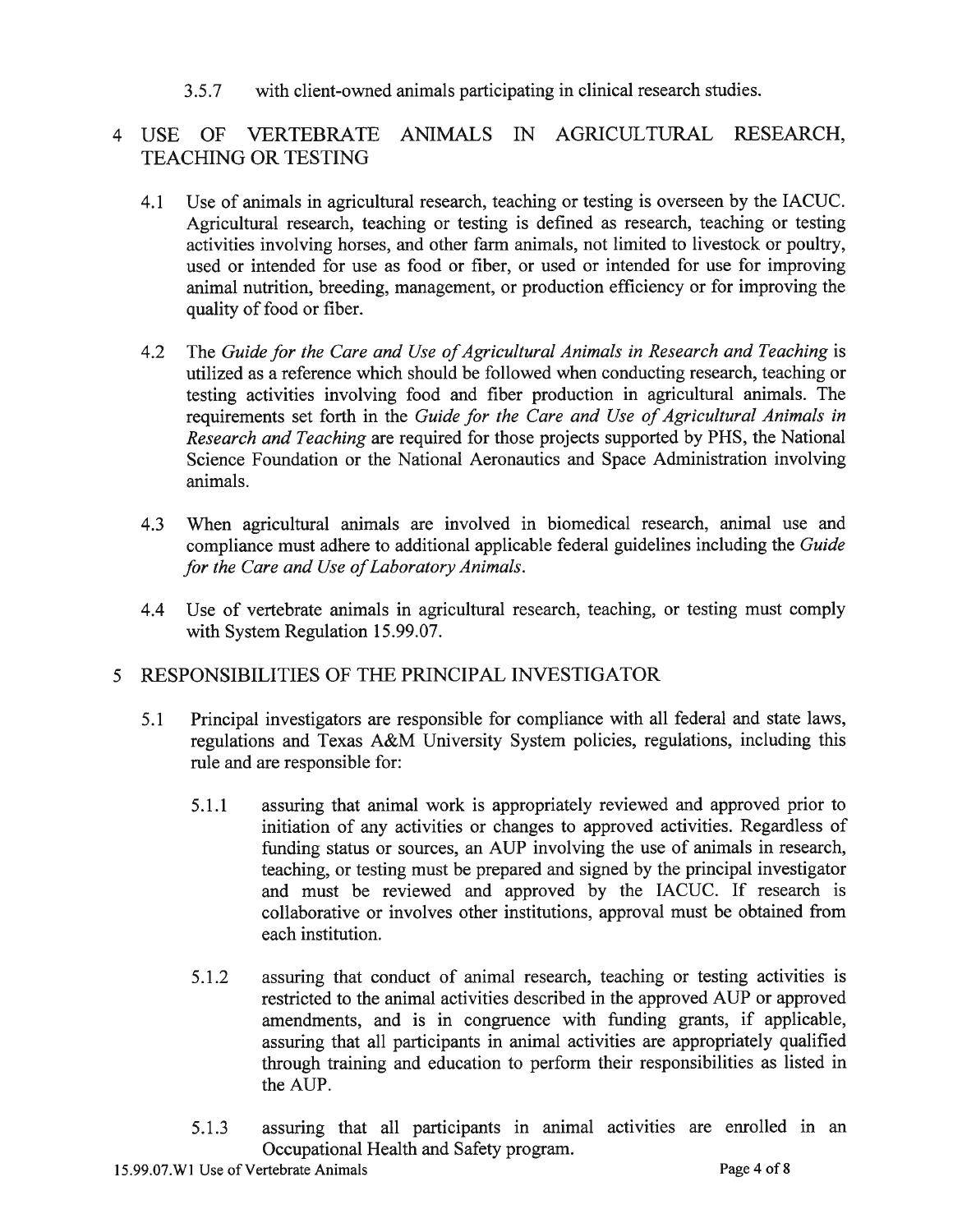- $5.1.4$ assuring that all animal activities involving hazardous and biohazardous activities are approved by the appropriate safety committees.
- $5.1.5$ abiding by all determinations of the IACUC, including, but not limited to directives to terminate participation in designated research, teaching or testing activities;
- $5.1.6$ notifying the IACUC as soon as possible after the discovery of any incident that involves adverse events relating to the care or use of animals covered by this rule, including reporting any animal concerns or noncompliance.

### 6 ATTENDING VETERINARIAN

- 6.1 The role and responsibilities of the Attending Veterinarians(s), or designee(s), is as set forth in System Regulation 15.99.07.
- 6.2 The Attending Veterinarian(s), or designee(s), shall provide guidance to the campus animal facility managers, animal users, and administrators on current standards for the care and use of animals in teaching, testing and research programs, and shall serve as the Attending Veterinarian of record under the Animal Welfare Act.
- The Attending Veterinarian(s) has direct or delegated authority for activities involving 6.3 animals at the institution, serves as a voting member of the IACUC and coordinates campus programs for provision of adequate husbandry and veterinary care of research, testing and teaching animals.

#### **REPORTING**  $\tau$

- $7.1$ The IO is responsible for ensuring the prompt notification to governmental authorities after the discovery of any incident that requires notification to the IACUC, OLAW, USDA, or other governmental authority with respect to the care or use of animals that are involved in research, teaching or testing activities covered by this Rule.
- $7.2$ Anyone who is aware of potential violations to existing animal care and use regulations or observes misuse or mistreatment of animals are strongly encouraged to report their concerns to the IACUC, the Attending Veterinarian or to the IO. Concerns may also be reported anonymously on-line through Compliance Helpline or via EthicsPoint.
- All allegations of mistreatment or noncompliance will be taken seriously and  $7.3$ investigated by the IACUC. Confidentiality will be maintained to the extent possible and appropriate and permissible under the law. No university employee or student shall be discriminated against or subject to any reprisal for good faith reporting of actual or potential violations.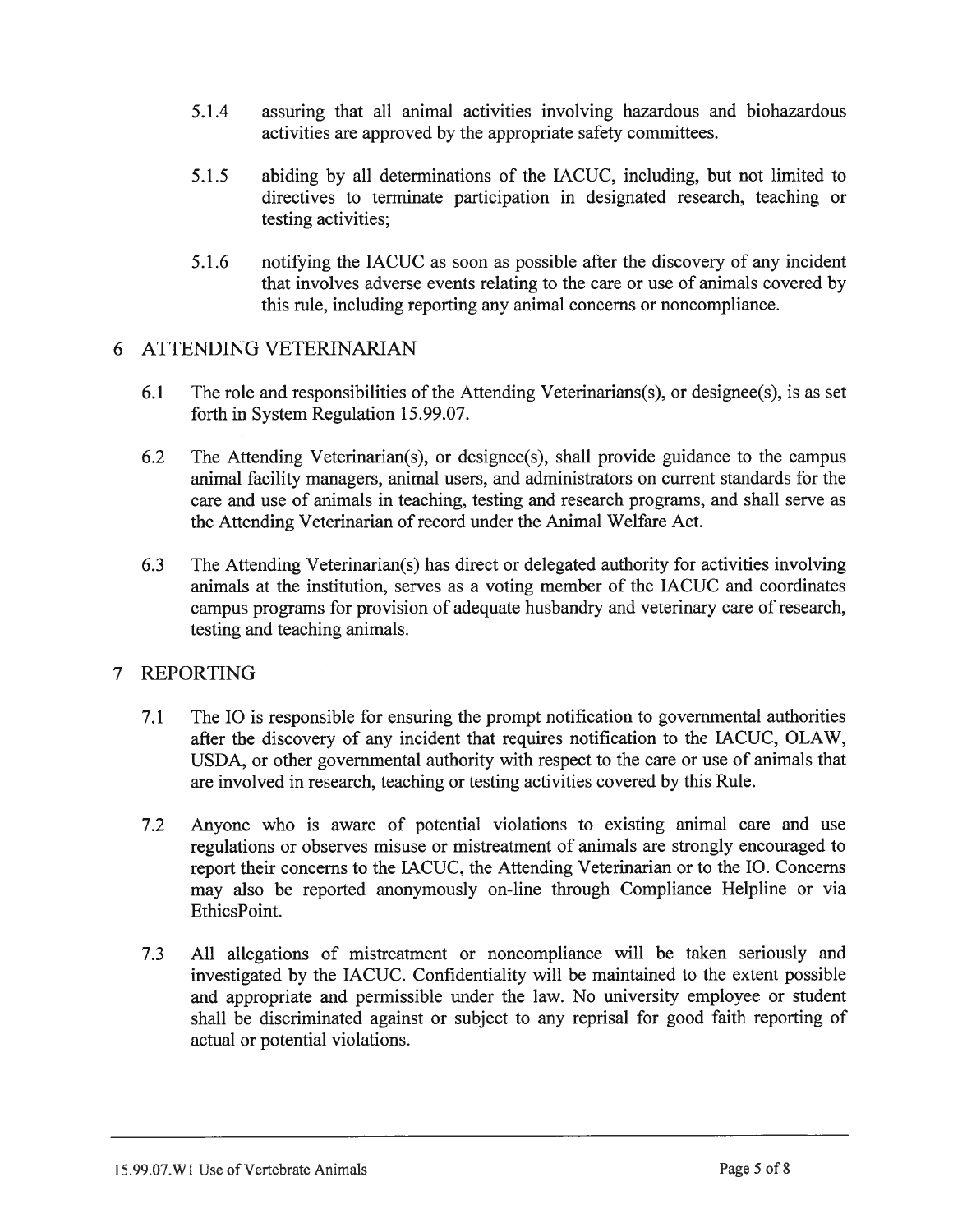### **Definitions**

Animal: Any live vertebrate animal used or intended for use in research, research training, experimentation, teaching, or biological testing or for related purposes.

Animal Care and Use Program: The activities conducted by and at an institution that have a direct impact on the well-being of animals, including animal and veterinary care, policies and procedures, personnel and program management and oversight, occupational health and safety, IACUC functions, and animal facility design and management. The university may maintain multiple location specific programs.

Animal Facility: Any and all buildings, rooms, areas, enclosures, or vehicles, including satellite facilities, used for confinement, transport, maintenance, breeding, or experiments including surgical manipulation.

Animal Welfare Act: Public Law 89-544, 1966, as amended, (P.L. 91-579, P.L. 94-279, and P.L. 99-198) 7 U.S.C. 2131 et. Seq. Implementing regulations are published in the Code of Federal Regulations (CFR), Title 9, Chapter 1, Subchapter A, Parts 1,2, and 3 and are administered by the U.S. Department of Agriculture.

**Attending Veterinarian:** The veterinarian responsible for the health and well-being of all vertebrate animals used at the institution.

**Institutional Official (IO)**: The individual who bears ultimate responsibility for the Animal Care and Use Program and is responsible for resource planning and ensuring alignment of Program goals with the university's mission. The Vice President for Research and Compliance is the university's Institutional Official for purposes of this Rule.

Institutional Animal Care and Use Committee (IACUC): An administrative body appointed by and reporting to the Institutional Official in accordance with 9 CFR Chapter 1, Subchapter C, Part 2.31, P.L. 99-158, and the Health Research Extension Act of 1985. There may be more than one IACUC appointed by the Institutional Official.

**Non-compliance:** Failure to comply with state and federal regulations, system policies or regulations, university rules or procedures, IACUC procedures or the requirements to conduct research, teaching or testing using animals.

**Public Health Service Policy:** Refers to Public Health Service Policy for the Humane Care and Use of Laboratory Animals ("PHS Policy") which requires institutions to establish and maintain proper measures to ensure the appropriate care and use of all animals involved in research, research training, and biological testing activities conducted and supported by the Public Health Service.

Use of animals: Any activity involving vertebrate animals in which the natural life style or movements of the animals is perturbed.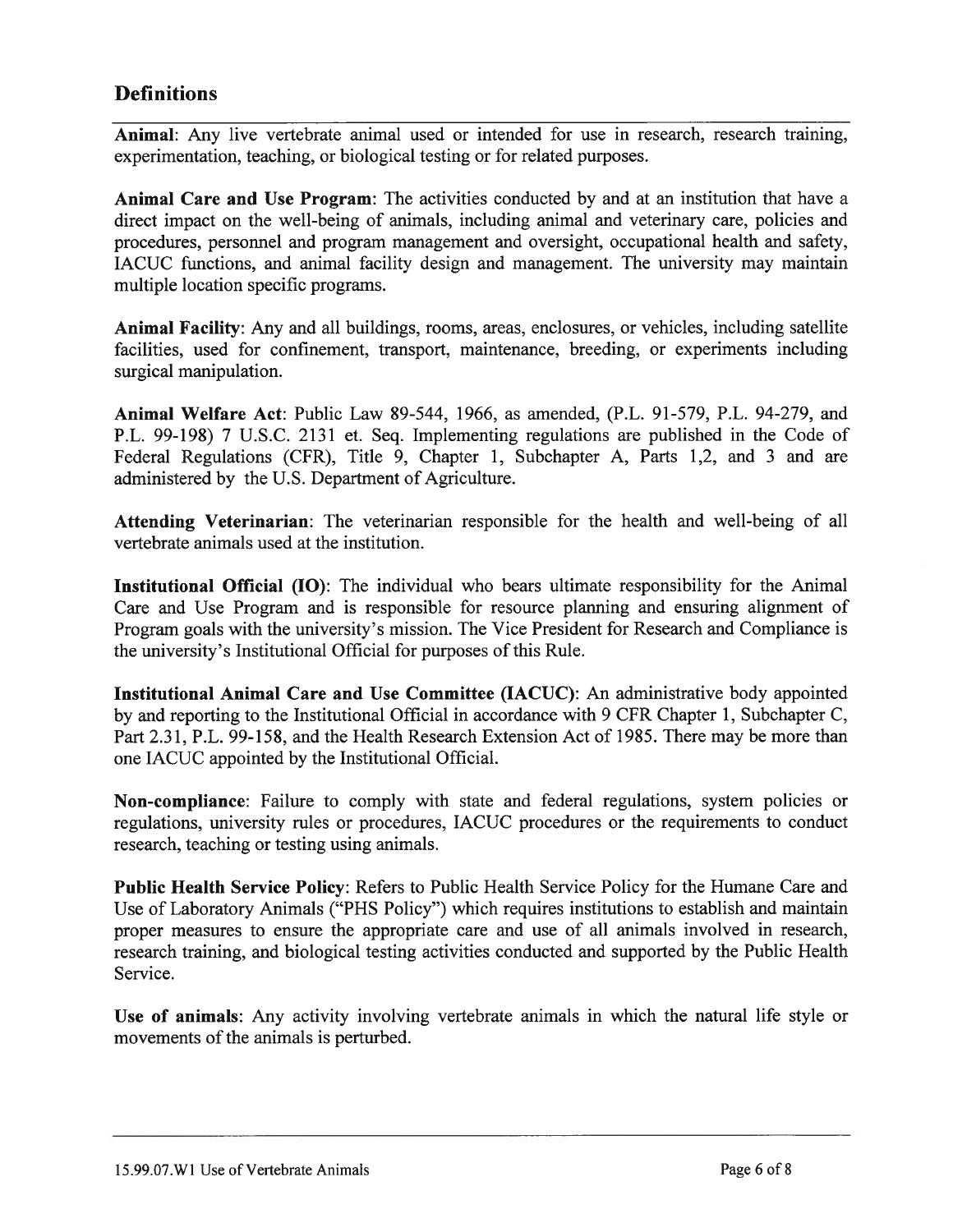### **Related Statutes, Policies, or Requirements**

System Regulation 15.99.07 Use of Vertebrate Animals

The Animal Welfare Act (7 U.S.C. § 2131-2159) and Amendments and the Animal Welfare Regulations (9 CFR chapter 1).

Public Health Service Policy on Humane Care and Use of Laboratory Animals (National Institutes of Health) Health Research Extension Act of 1985

U.S. Government Principles for the Utilization and Care of Vertebrate Animals Used in Testing, **Research, and Training** 

Guide for the Care and Use of Laboratory Animals (PDF)

Guide for the Care and Use of Agricultural Animals in Research and Teaching (PDF)

United States Department of Agriculture Animal Care Policies

### **Revision History**

Revised October 15, 2018

### **Contact Office**

Office of Academic and Research Environmental Health and Safety 806-651-2740

## **Approval Office**

Office of the President  $(806) 651 - 2100$ 

### **Approval Signature**

12.16.2021

Date